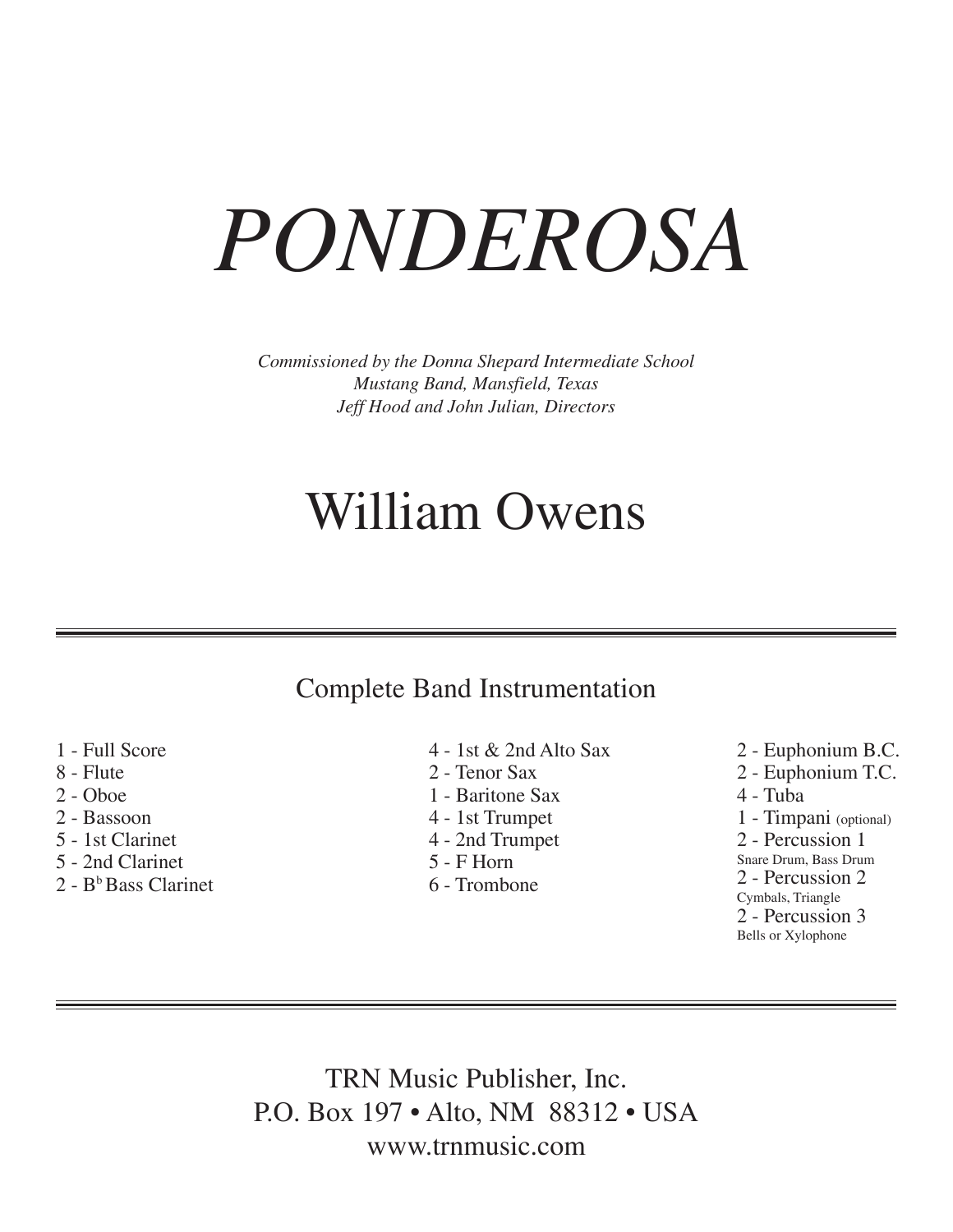### **About the Music - - -**

 *Pinus Ponderosa*, or the Ponderosa Pine is one of the most widely distributed pines in western North America. Reaching heights of up to 180 feet and boasting a lifespan of 300 to 600 years, the Ponderosa is a true "monarch" among trees.

 This western-style work is inspired by the great pine and the beautiful, rustic western American habitats in which it flourishes. It begins boldly and heartily, moving thereafter into a tender slow section. The music once again resumes the original hearty statement and progresses to a powerful ending.

#### *Performance suggestions*

 Excitement is the key to a successful, satisfying performance. The allegro sections should be played with a light "bounced" style. Percussion is vital to the "western" flavor; therefore, accents must be played accurately and properly throughout. The timpani part will greatly enhance your performance, but the music will work quite well without it. As the fast sections are performed with energy, please be equally gentle with the sections at measures 22 and 38. Measure 60 recaps the original fast section and is played energetically to the end.

#### **About the Composer - - -**



 **William Owens** (b. 1963), a native of Gary, Indiana received his BMED degree in 1985 from VanderCook College of Music in Chicago. A seasoned music educator, **Mr. Owens** is very active as a composer, clinician and conductor throughout the United States.

 Since 1993, Owens has written over sixty commissioned and published works for middle school and high school concert bands. His music is programmed at prestigious venues such as the Mid-West International Band and Orchestra Clinic, and appears on required music lists both nationally and abroad. Principal commissions include those from the California Band Directors Association, the Chicago Public Schools Bureau of Cultural Arts,

and the Texas University Interscholastic League. He is the winner of the ASCAPlus award, and a two-time recipient of the Forrest L. Buchtel Citation for Excellence in Band Composition. Professional memberships include the American Society of Composers Authors and Publishers (ASCAP), the American Composers Forum (ACF) and the Texas MEA. **William** resides in Fort Worth, Texas with his wife Georgia.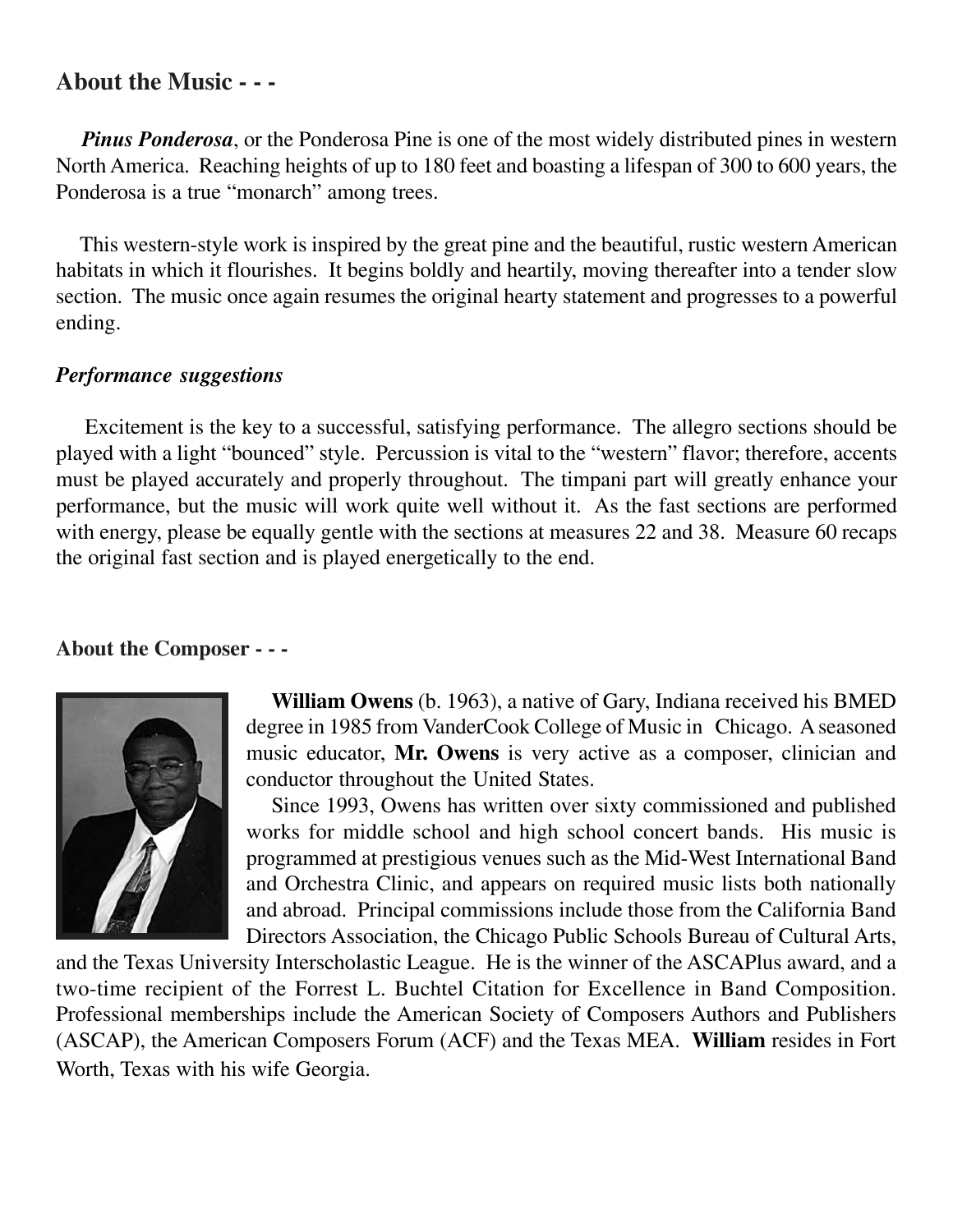

GRADE 1.5 TRN2005-OW1

All Rights Reserved. Printed in U. S. A. International Copyright Secured.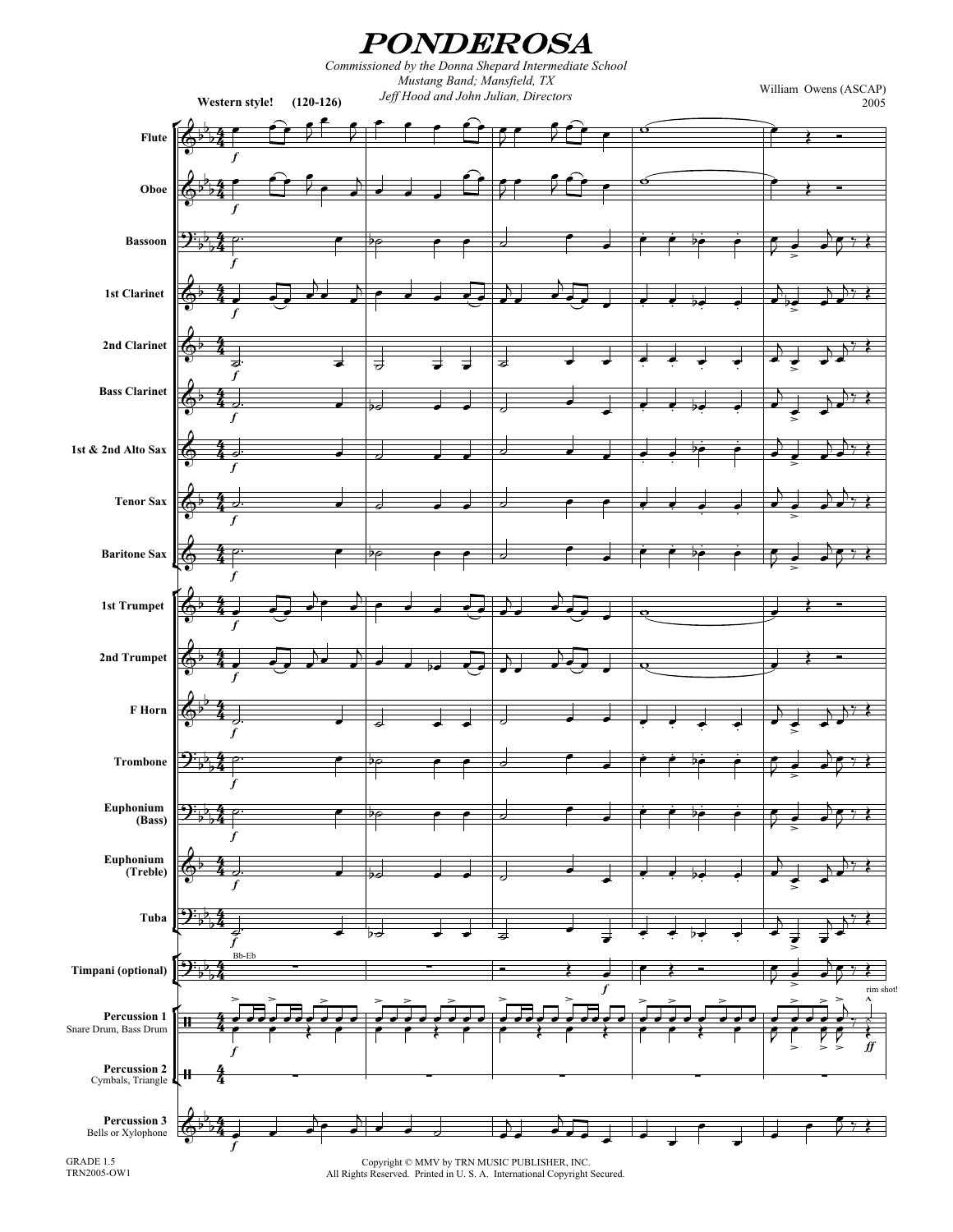

4

GRADE 1.5 TRN2005-OW1